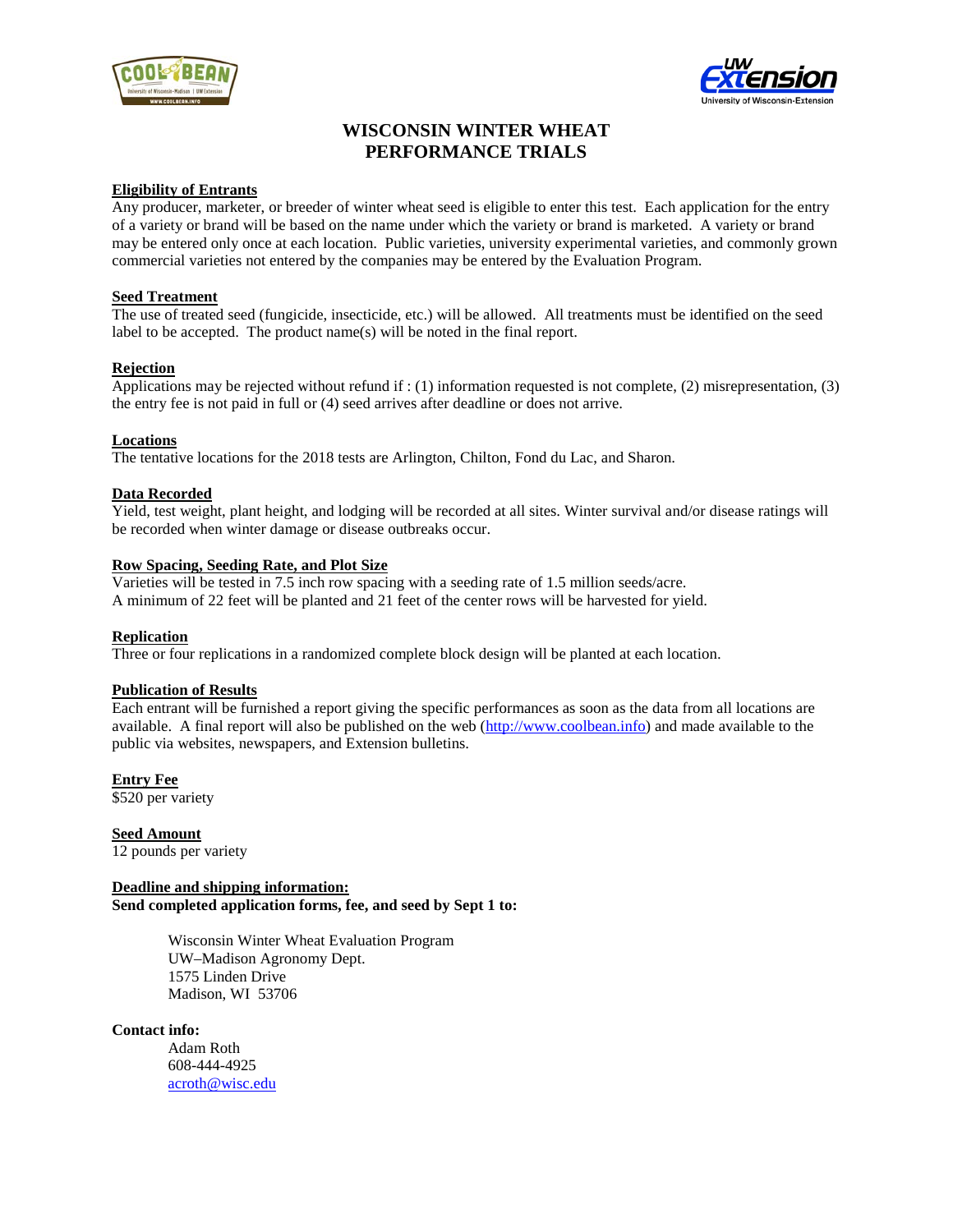**ENTRY FORM - 2018 WISCONSIN WINTER WHEAT PERFORMANCE TRIALS APPLICATION**

| Company Name: | Submitted by: |  |
|---------------|---------------|--|
| Address:      | Address:      |  |
|               |               |  |
|               |               |  |
| Phone:        | Phone:        |  |
| Website:      | Email:        |  |

|                |              | Entry          | Previous ID |                   |          |                      |
|----------------|--------------|----------------|-------------|-------------------|----------|----------------------|
|                | <b>Brand</b> | (Variety Name) | (Exp#)      | Seed Treatment(s) | Class(1) | $\mathsf{Fee}_{(2)}$ |
| 1              |              |                |             |                   |          |                      |
| $\overline{2}$ |              |                |             |                   |          |                      |
| $\mathbf{3}$   |              |                |             |                   |          |                      |
| $\overline{4}$ |              |                |             |                   |          |                      |
| 5 <sub>l</sub> |              |                |             |                   |          |                      |
| $6 \mid$       |              |                |             |                   |          |                      |
| 7              |              |                |             |                   |          |                      |
| 8 <sup>1</sup> |              |                |             |                   |          |                      |
| 9              |              |                |             |                   |          |                      |
| 10             |              |                |             |                   |          |                      |
| 11             |              |                |             |                   |          |                      |
| 12             |              |                |             |                   |          |                      |

(1)Class: H=Hard, S=Soft, R=Red, W=White Total Fee: Total Fee:

Ex. SR= Soft Red

 $(2)$ Fee per variety = \$520 Contacts:

**Send form/fee/seed (12lbs) by Sept 1:** Adam Roth 608-444-4925

**Wisconsin Winter Wheat Evaluation Program Email [acroth@wisc.edu](mailto:acroth@wisc.edu) Email acroth@wisc.edu** 

UW-Madison Agronomy Department and Shawn Conley 608-279-6211

**Madison, WI 53706**



**1575 Linden Drive** Email [spconley@wisc.edu](mailto:spconley@wisc.edu)